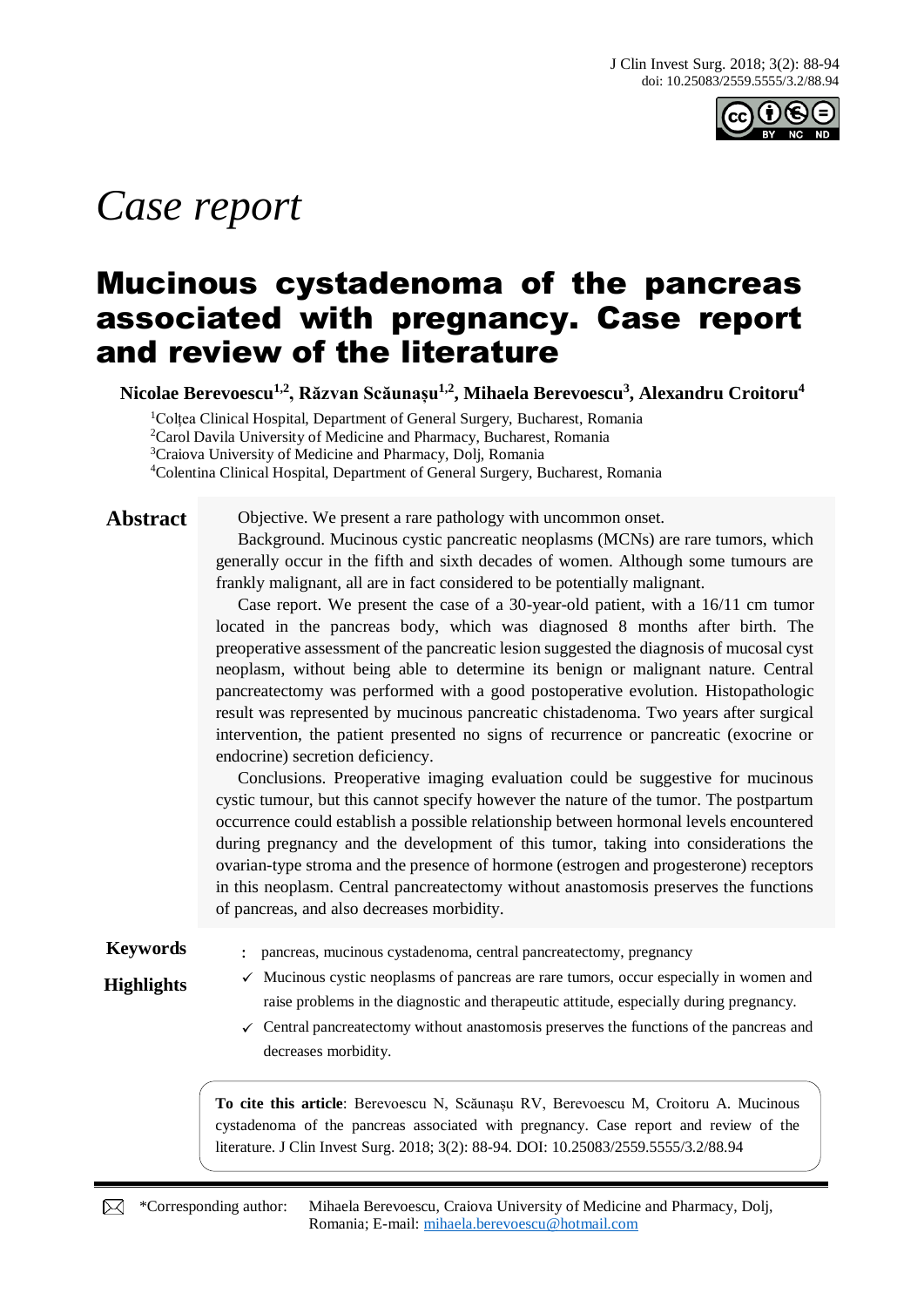#### **Introduction**

Mucinous cystic neoplasms (MCNs) of pancreas are rare tumors, occurring especially in women. Histologically, MCNs exhibit specialized ovarian stroma (ovarian stroma-like), lined with a columnar epithelium, which produces mucus. They may be benign, borderline or malignant tumors (1).

We describe one of these cystic pancreatic lesions, with uncommon onset, resolved through a particularly surgical intervention that conserved both exocrine and endocrine pancreatic functions. We also provide a review of the literature for presenting the state of knowledge on this type of tumors (2-4).

#### **Case Report**

A 30-year-old woman, eight months postpartum, presented in Colentina clinical hospital, Department of General Surgery, for pain in the upper abdomen, nausea and vomiting, associated with abdominal distension. Laboratory tests showed normal values for all constants, including several tumour markers (like CEA and CA 19.9). Abdominal ultrasonography and also computer tomography revealed a 16 cm-sized multilocular cystic lesion in the body of the pancreas, which was suggestive of a cystic mucinous neoplasm (Figures 1a, 1b).







**Figure 1b.** Computer tomography with contrast substance. Cystic and multilocular tumor located to corporeocaudal pancreas level.

No retroperitoneal lymph nodes were identified and no involvement of other surrounding anatomic structures. Surgery was performed with central pancreatectomy without anastomosis (Figures 2a, 2b).



**Figure 2a**. Intraoperative imagery. Pancreatic corporeocaudal tumor.



**Figure 2b**. Intraoperative imagery. Central pancreatectomy.

#### **Results**

The tumor size was  $18,5/14/8,5$  cm (Figure 3), presented a smooth, congestive surface, with no communication with the pancreatic ductal system. Cystic compartments, varying in dimension (1.5-6 cm), and including thick mucus that were found within the tumor.

Histopathological examination evidenced a cystic mass with papillary mucinous cystadenoma appearance, having an inner columnar epithelial layer and outer densely cellular ovarian-type stromal layer (Figures 4a, 4b).

The post-surgery evolution of the patient was good, being discharged 8 days after the surgical intervention. After 2 years, the patient presented a good general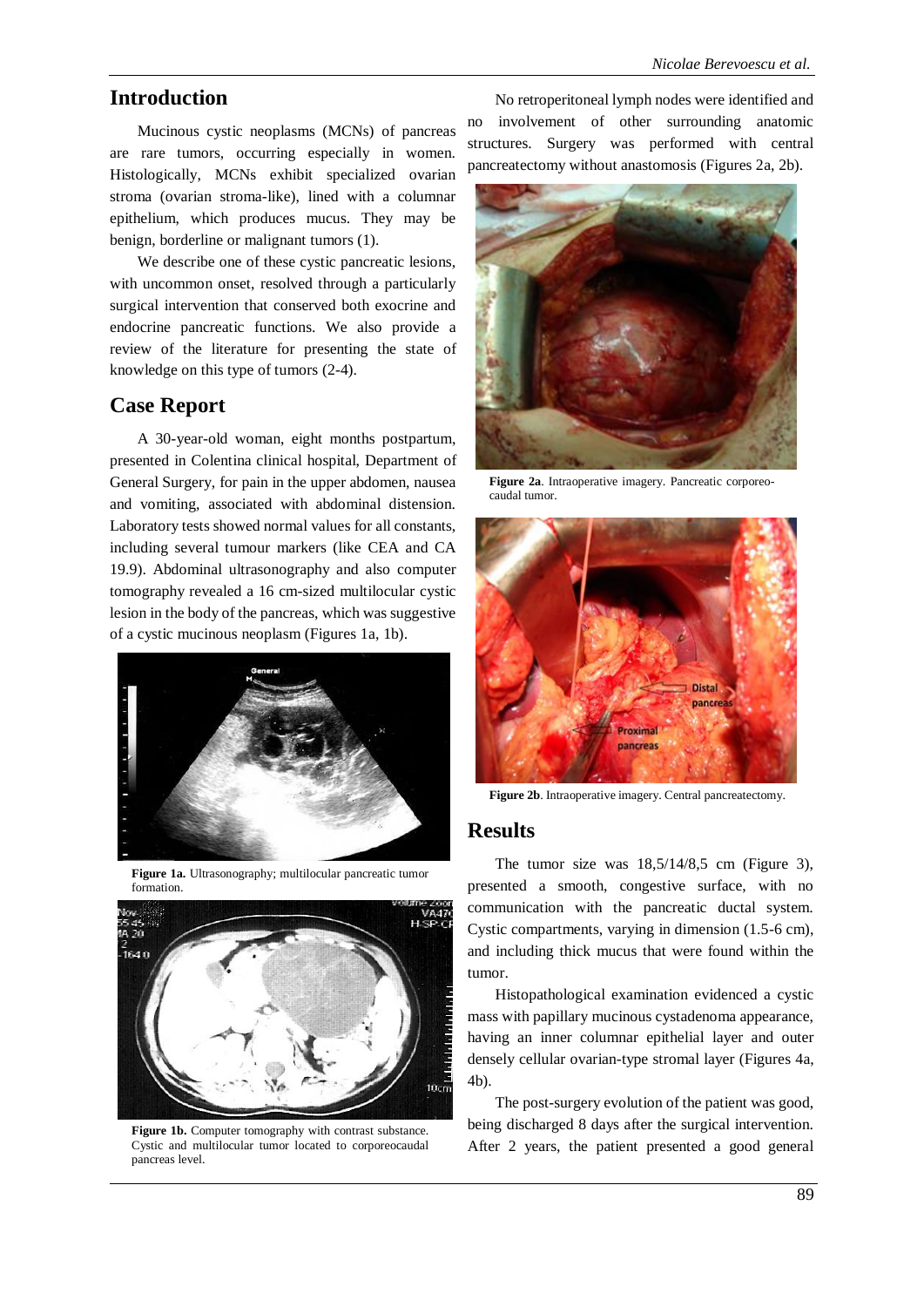of pancreatic functions.



**Figure 3.** Pancreatic tumor, 18.5/ 14 cm



**Figure 4a**. Cystic wall with cylindrical mono-striatal epithelium, secretory by mucus; specialized stroma, ovarian type. HE x 200.



**Figure 4b**. Cystic wall with cylindrical mono-striatal epithelium, secretory by mucus; specialized stroma, ovarian type. HE x 400.

#### **Discussions**

Mucinous cystic neoplasms are rare pancreatic certain ethnic group (8). Associated with pregnancy, we neoplasms (14).

condition, without signs of tumour relapse or alteration encountered 25 reported cases (9-13). They were diagnosed in women aged 21 to 41 years, with an average of 32 years.

> Etiopathogenesis of MCNs is not fully elucidated (9-11). The possibility of stromal tissue provenance of MCNs in the ovary primordia is supported by the incidence of tumors, almost exclusively in women, of stromal tissue similar to ovarian cortex and the expression of estrogen and progesterone receptors detected in immuno-histochemistry (12, 13). It was hypothesized that, during pancreas embryogenesis, ectopic ovarian stromal tissue in the biliary or retroperitoneal stroma could release hormones and growth factors with the proliferation of neighboring epithelia and the formation of cystic tumors (14). In addition, the proximal relationship of the left gonadal primordial and dorsal pancreatic bud, from the 4-th and 5-th week of development, could explain the predilection for the pancreatic corporal-caudal region of MCNs (15).

> MCNs are localized in the majority of cases at the corporeal-caudal level (14, 15), the head of the pancreas being very rarely interested, predominantly by mucinous cystadenocarcinomas (16, 17).

> Macroscopically, MCNs are massive round-oval tumors, with a smooth surface, having a pseudo-capsule of variable thickness and with frequent calcification. The size of the tumors varies between 2 cm and 35 cm in the largest diameter, while those associated with pregnancy ranged from 5 cm to 22 cm, averaging 14.5 cm. The dimensions of MCN diagnosed during pregnancy or postpartum and their rapid increase, suggest a possible relationship between the hormonal status present during pregnancy and this type of tumor (18-20).

lesions, accounting for approximately 2-5% of all usually smooth, glossy, while in the multilocular one, exocrine pancreatic tumors and 40-50% of primary and often presents papillary protrusions and mural cystic pancreatic neoplasms (5-7). It occurs almost nodules. These latter features, multilocularity, intraexclusively in women  $(F: M = 9: 1)$ , in the 5-th and 6-th cystic papillary prominences, and mural nodules are decade of age (5-8 years) without a predisposition to a commonly found in malignant cystic malignant In addition, Shin-ichi Ikuta (11) found that MCNs may have a rapid growth rate during pregnancy. On a cross section, these cystic lesions are unilocular or multilocular, with cystic spaces that range from a few millimetres to a few centimetres in diameter, and the cystic content is a viscous, mucinous fluid, or a mucinous mixture of necrotic and hemorrhagic material (21-23). The internal surface of the unilocular tumors is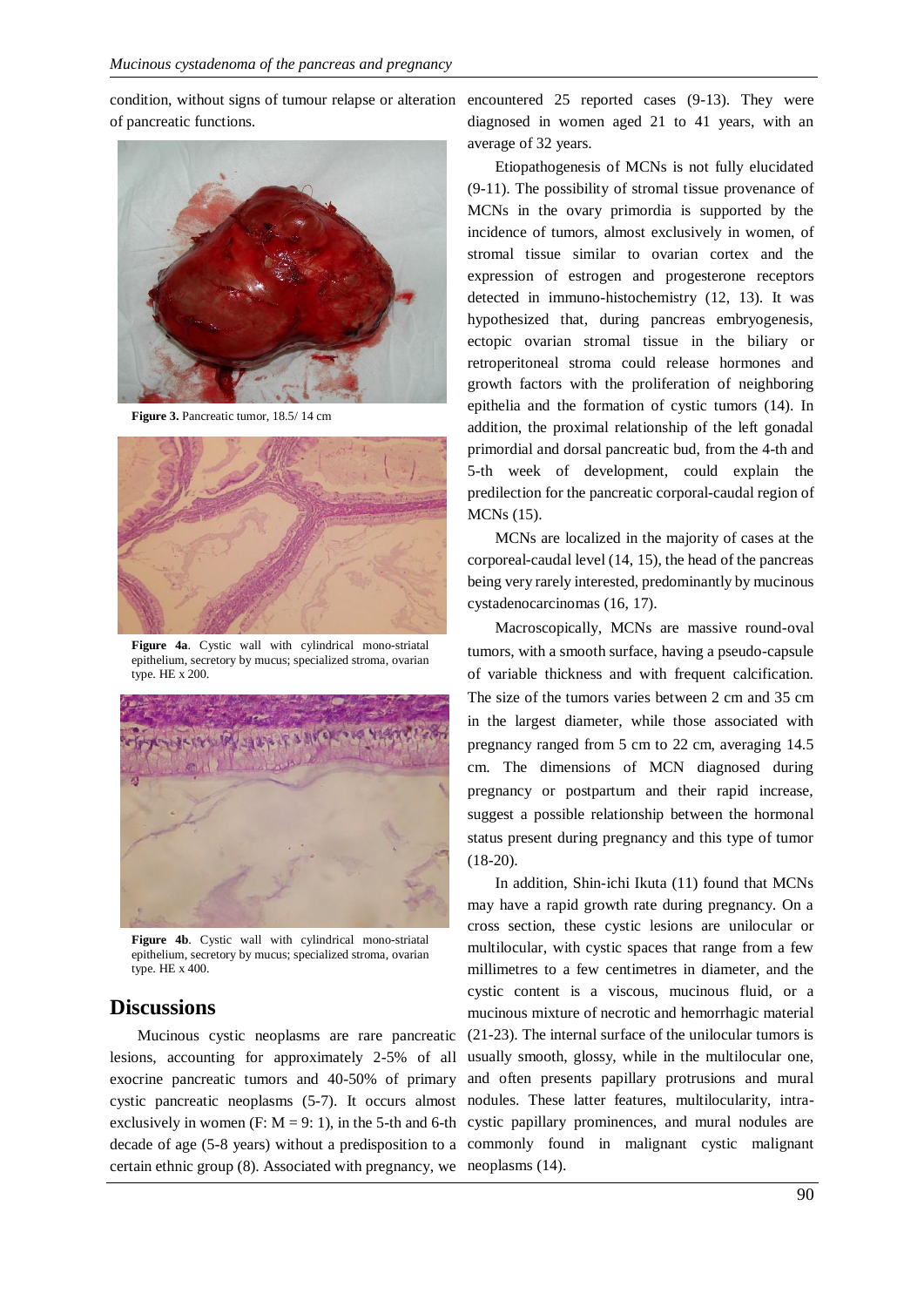in which the tumor has been communicating with the pancreatic duct system (17), MCNs usually do not communicate with the pancreatic ducts (4).

Microscopically, MCNs have two components: an internal epithelial layer and a peripheral, compact compartment formed of ovarianlike stroma cells (24).

The clinical manifestations of patients with MCNs is nonspecific. Small tumors  $( $3 \text{ cm}$ )$  are asymptomatic, being incidentally discovered, while large cystic lesions manifest symptoms of tumor compression on neighboring anatomical structures, and are often accompanied by palpable abdominal tumor mass. Due in the body and tail of the pancreas, obstructive jaundice is rarely encountered (3), but these tumors commonly associate diabetes mellitus (2).

abdomen did not diminish, and after 7-8 months postpartum it became clinically manifest, associating bloating, nausea, moderate pain and vomiting, symptoms caused by the rapid growth in size of the tumor formation.

Laboratory tests usually show elevated CEA and CA 19-9, and blood sugar levels. In our case, CEA and CA 19-9 values were within normal limits.

calcifications arranged in a curved like fashion on the wall of the tumor, but they are far better highlighted on a CT. Barium examination show unspecific changes, when the cysts are large enough to produce extrinsic compression of the stomach or duodenum (7, 25). US and CT imaging usually identifies the unilocular or multilocular cystic tumor, sometimes heterogeneous, with presence of calcifications in the wall  $(26, 27)$ .

Cytological and biochemical examination of the cyst content obtained by needle aspiration guided via US, CT or intraoperatively may orient the diagnosis towards MCNs. Suggestive for MCNs are elevated CEA, CA 19-9, TAG-72, CA 15-3 and low amylase values for cystic fluid analysis. Some reports show that CA 19-9 values greater than 50,000 U/ mL have a sensitivity of 75% and a specificity of 90% for MCNs (28). Also, CEA values in cystic fluid higher than 800 ng/ mL have a sensitivity of 42.9% and a 95.2% specificity for the diagnosis of MCNs (29).

Although cases have been reported in the literature in diagnosis, especially in cases of tumors that develop during pregnancy.

> The presence of varying dysplastic changes in some MCNs suggests that these tumors are in a continuous distinct process of progression of neoplastic changes. Thus, mucinous cystadenomas, borderline tumors may evolve to invasive mucinous cystadenocarcinomas (33-35). For this reason, oligolocular MCNs must be clearly distinguished from pancreatic pseudo-cysts because cystic drainage is the optimal solution for patients with pseudocysts but is inadequate in the case of a mucosal cystadenoma (36-38).

to the MCNs topography of the pancreas, predominantly tumor, the more genetic changes are encountered. For Our patient noticed 5 months after birth that the neoplasms. These data were also confirmed by Jimenez In addition, genetic data support this MCNs progression model: the more advanced the mucinous example, Bartsch et al. (39) reported that mutations in the K-ras gene are much more common in mucinous cystadenocarcinomas than in benign mucous cystic et al. (40), which has also shown that changes in p53 protein immunoreactivity occur early in the in-situ carcinoma stage. Based on these data, we believe that when an MCN is diagnosed during a pregnancy, we must take into account the malignant potential, the mass effects on the fetus and the risks arising from a resection intervention.

Abdominal X-ray may reveal the presence of mucinous cystadenocarcinomas are similar to those Neoplastic dissemination pathways in the case of found in ductal adenocarcinomas. The first metastases are found in peripancreatic lymph nodes and in the liver (2), and the staging of MCNs is the same as in ductal adenocarcinomas. Regarding MCNs complications, these are mainly due to compression of tumors on neighboring anatomical structures.

> Main treatment is surgical resection for all MCNs due to their malignant potential. In most cases, distal pancreatectomy is required with or without splenectomy. Central pancreatectomy is an option for mucinous cystadenomas and is advantageous because this procedure preserves the exocrine and endocrine functions of the pancreas. When the tumour is located cephalad, cephalic duodenopancreatectomy is required (41-43). A more limited resection such as enucleation, is not indicated because of the risk of pancreatic fistula formation and the possibility of remaining marginal tissue, neoplastic infiltration (44).

In addition, very high levels of these tumor markers MCNs is very good regardless of the degree of have been observed in the case of mucinosis of cellular atypia  $(45, 46)$ . In the case of mucosal cystadenocarcinomas (30-32). These changes are useful cystadenocarcinomas, the prognosis depends on the If the tumor is completely resected, the prognosis of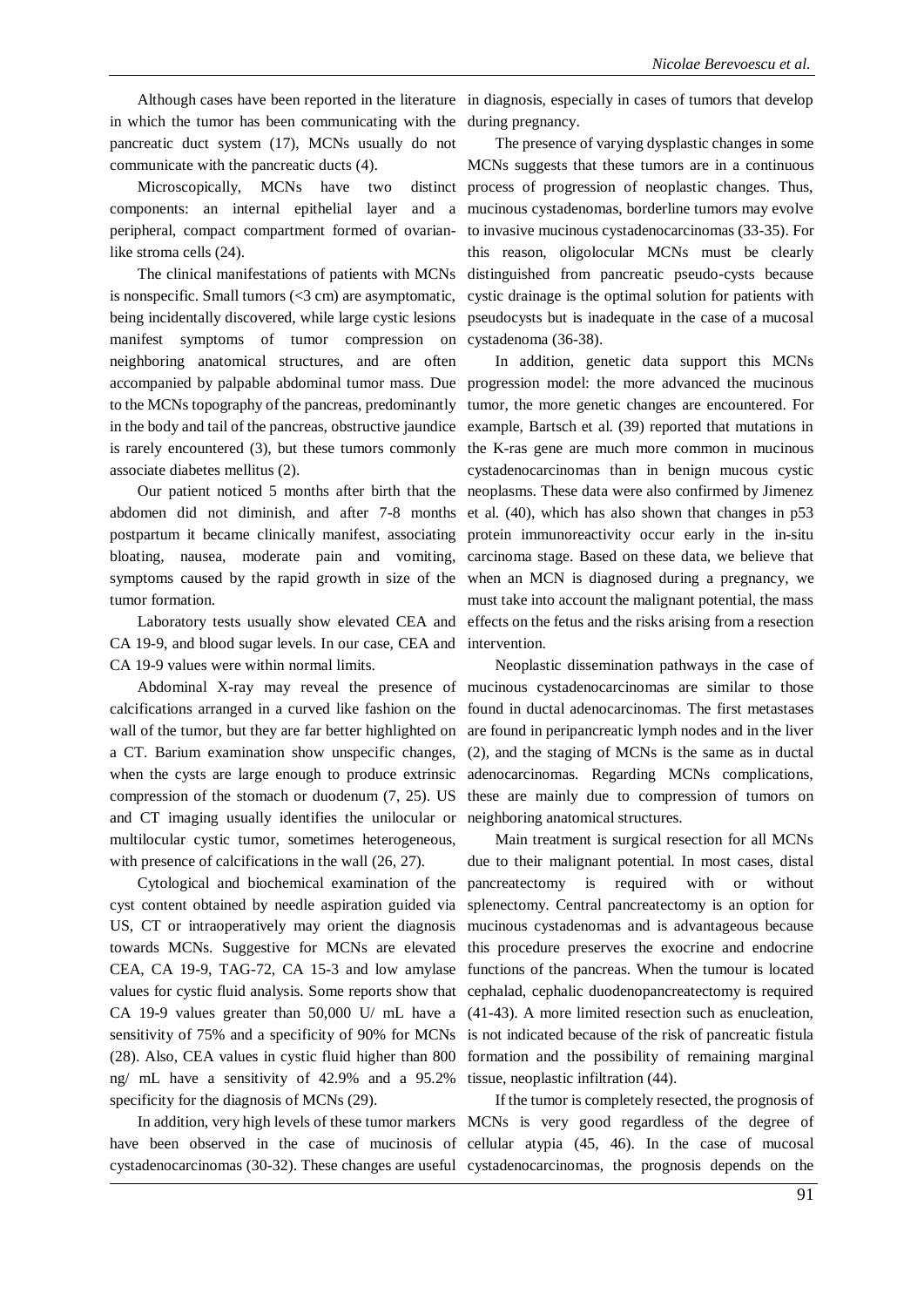degree of tumor invasion. Tumor recurrence correlates with tumor outgrowth of tumor walls and tumor infiltration of neighboring tissues (14).

The location, dimensions, macroscopic appearance of the tumor and immunoreactivity of the p53 protein are of no prognostic importance. However, aneuploidy that is rarely encountered in MCNs, in some mucous cystadenocarcinomas, gives a poor prognosis (47, 48).

The 5-year survival rate for patients with MCNs is excellent: >95% for benign or borderline MCNs, 50- 75% for invasive mucinous cystadenocarcinomas, totally resected (49). Some studies have also shown that the 10-year survival rate of patients with invasive mucinous cystadenocarcinomas, is approximately 50% (50, 51).

### **Conclusions**

MCNs raise problems in the diagnostic and 7. therapeutic attitude, especially when they are discovered during pregnancy or postpartum. Its onset in the postpartum period can indicate the relationship between hormone levels during pregnancy and the development of this tumor. Central pancreatectomy without anastomosis preserves the functions of the pancreas and decreases morbidity.

#### **Conflict of interest disclosure**

There are no known conflicts of interest in the publication of this article, and there was no financial support that could have influenced the outcomes. The manuscript was read and approved by all authors.

### **Compliance with ethical standards**

Any aspect of the work covered in this manuscript that has involved human patients has been conducted with the ethical approval of all relevant bodies and that such approvals are acknowledged within the manuscript.

#### **References**

- 1. Klöppel G, Solcia E, Longnecker DS, et al. World Health Organization International Histological Classification of Tumours. Histological Typing of Tumours of the Exocrine Pancreas (ed 2). Berlin, Springer-Verlag, 1996.
- 2. Solcia E, Capella C, Klöppel G. Atlas of tumor pathology. Tumors of the pancreas. Washington, DC, AFIP, 1997.
- 3. Thompson LD, Becker RC, Przygodzki RM, Adair CF, Heffess CS. Mucinous cystic neoplasm

(mucinous cystadenocarcinoma of low-grade malignant potential) of the pancreas: a clinicopathologic study of 130 cases. *Am J Surg Pathol*. 1999; 23(1): 1-16. PMID: 9888699

- 4. Naveed S, Qari H, Banday T, Altaf A, Para M. [Mucinous Cystic Neoplasms of Pancreas.](https://www.ncbi.nlm.nih.gov/pubmed/27785269) *Gastroenterology Res*. 2014; 7(2): 44-50. PMID: 27785269, DOI: 10.14740/gr600e
- 5. Wilentz RE, Albores-Saavedra J, Hruban RH. Mucinous cystic neoplasms of the pancreas. *Semin Diagn Pathol*. 2000; 17(1): 31-42. PMID: 10721805
- 6. Grogan JR, Saeian K, Taylor AJ, Quiroz F, Demeure MJ, Komorowski RA. Making sense of mucin-producing pancreatic tumors. *AJR*. 2001; 176(4): 921-9. PMID: 11264079, DOI: 10.2214/ajr.176.4.1760921
- Buetow PC, Rao P, Thompson LD. From the Archives of the AFIP. Mucinous cystic neoplasms of the pancreas: radiologic-pathologic correlation. *RadioGraphics*. 1998; 18(2): 433-49. PMID: 9536488

DOI: 10.1148/radiographics.18.2.9536488

- 8. Fallahzadeh MK, Zibari GB, Wellman G, Abdehou ST, Shokouh-Amiri H. [Mucinous cystic neoplasm](https://www.ncbi.nlm.nih.gov/pubmed/25075598)  [of pancreas in a male patient: a case report and](https://www.ncbi.nlm.nih.gov/pubmed/25075598)  [review of the literature.](https://www.ncbi.nlm.nih.gov/pubmed/25075598) *J La State Med Soc*. 2014; 166(2): 67-9. PMID: 25075598
- 9. Takashima S, Wato M, Inaba T, et al. A case of pancreatic mucinous cystic neoplasm that enlarged during pregnancy and was resected after childbirth. *Nihon Shokakibyo Gakkai Zasshi.* 2014; 111(9): 1789-97. PMID: 25195964
- 10. Shirakawa S, Matsumoto I, Nakayama S, et al. Mucinous cystic neoplasm of the pancreas associated with pregnancy: report of two cases. *Nihon Shokakibyo Gakkai Zasshi*. 2010; 107(11): 1828-34. PMID: 21071901
- 11. Ikuta S, Aihara T, Yasui C, et al. Large mucinous cystic neoplasm of the pancreas associated with pregnancy. *World J Gastroenterol*. 2008; 14(47): 7252-5. DOI: 10.3748/wjg.14.7252.
- 12. Kosumi K, Takamori H, Hashimoto D, et al. Mucinous cystic neoplasm of the pancreas activated during pregnancy. *Surg Case Rep*. 2015; 1(1): 13. DOI: 10.1186/s40792-014-0012-2.
- 13. Kleeff J, Holzapfel K, Steiger K, Esposito I. Progression of a cystic pancreatic lesion during pregnancy. *JOP (Online)* 2015; 16(4): 394-6.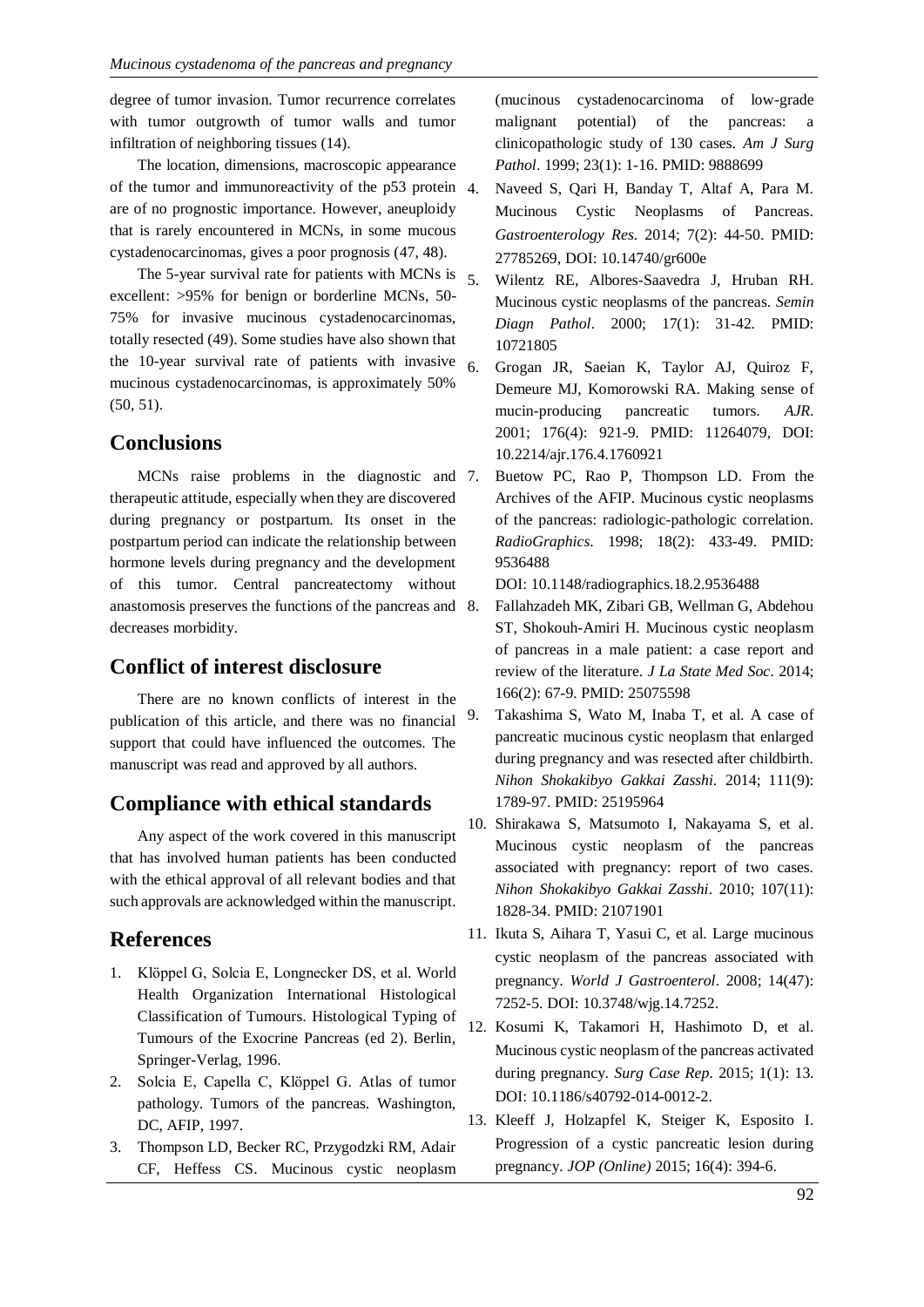- 14. Zamboni G, Scarpa A, Bogina G, et al. Mucinous 24. Gil E, Choi SH, Choi DW, Heo JS, Kim MJ. cystic tumors of the pancreas: clinicopathological features, prognosis, and relationship to other 23(4): 410-22. PMID: 10199470
- 15. Pantea-Stoian A, Ditu G, Diculescu M, Manuc M, Suceveanu I, Manuc D, Diaconu C, Suceveanu AP, Pancreatogenic type 3C diabetes. *J Mind Med Sci*. 2018; 5(2): 270-277. DOI: 10.22543/7674.52.P270277
- 16. Compagno J, Oertel JE. Mucinous cystic neoplasms (cystadenocarcinoma and cystadenoma). A clinicopathologic study of 41 cases. *Am J Clin Pathol*. 1978; 69(6): 573-80. PMID: 665578
- 17. Yamada M, Kozuka S, Yamano K, Nakazawa S, the pancreas. *Cancer*. 1991; 68(1): 159-68. PMID: 2049738
- 18. Ganepola GA, Gritsman AY, Asimakopulos N, Yiengpruksawan A. Are pancreatic tumors hormone dependent? A case report of unusual, rapidly growing pancreatic tumor pregnancy, its possible relationship to female sex hormones, and review of the literature. *Am Surg*. 1999; 65(2): 105–11. PMID: 9926740
- 19. Herring AA, Graubard MB, Gan SI, Schwaitzberg during pregnancy. *Pancreas*. 2007; 34(4): 470–3. DOI: 10.1097/mpa.0b013e31803799d8.
- 20. Ishikawa K, Hirashita T, Kinoshita H, Kitano M, Matsuo S, Matsumata T, et al. Large mucinous cystadenoma of the pancreas during pregnancy: report of a case. *Surg Today*. 2007; 37(11): 1013–7. DOI: 10.1007/s00595-007-3500-1.
- 21. Sarr MG, Carpenter HA, Prabhakar L, et al. Clinical and pathologic correlation of 84 mucinous cystic neoplasms of the pancreas. *Ann Surg*. 2000; 231(2): 205-12. PMID: 10674612
- 22. Izumo A, Yamaguchi K, Eguchi T, et al. Mucinous cystic tumor of the pancreas: immunohistochemical assessment of "ovarian-type stroma". *Oncol Rep*. 2003; 10(3): 515-25. PMID: 12684617
- 23. Reddy RP, Smyrk TC, Zapiach M, et al. Pancreatic mucinous cystic neoplasm defined by ovarian stroma: demographics, clinical features, and prevalence of cancer. *Clin Gastroenterol Hepatol*. 2004; 2(11): 1026-31. PMID: 15551256
- [Mucinous cystic neoplasms of the pancreas with](https://www.ncbi.nlm.nih.gov/pubmed/23072713)  [ovarian stroma.](https://www.ncbi.nlm.nih.gov/pubmed/23072713) *ANZ J Surg*. 2013; 83(12): 985-90.
- mucinous cystic tumors. *Am J Surg Pathol*. 1999; 25. Lima JE, Javitt MC, Mathur SC. Mucinous cystic neoplasm of the pancreas. *RadioGraphics*. 1999; 19(3): 807-11. PMID: 10336204, DOI: 10.1148/radiographics.19.3.g99ma15807
- Nitipir C, Hainarosie R, Poiana C, Serafinceanu C. 26. Scott J, Martin I, Redhead D, Hammond P, Garden OJ. Mucinous cystic neoplasms of the pancreas: imaging features and diagnostic difficulties. *Clin Radiol*. 2000; 55(3): 187-92. PMID: 10708611, DOI: 10.1053/crad.1999.0341
- of the pancreas with overt and latent malignancy 27. Nitecki SS, Sarr MG, Colby TV, van Heerden JA. Long-term survival after resection for ductal adenocarcinoma of the pancreas: is it really improving? *Ann Surg*. 1995; 221: 59-66. PMID: 7826162
- Naitoh Y, Tsukamoto Y. Mucin-producing tumor of 28. Hammel P, Levy P, Voitot H, Levy M, Vilgrain V, Zins M, Flejou JF, Molas G, Ruszniewski P, Bernades P. Preoperative cyst fluid analysis is useful for the differential diagnosis of cystic lesions of the pancreas. *Gastroenterology*. 1995; 108(4): 1230-5. PMID: 7535275
	- 29. Attasaranya S, Pais S, LeBlanc J, McHenry L, Sherman S, DeWitt JM. Endoscopic ultrasoundguided fine needle aspiration and cyst fluid analysis for pancreatic cysts. *JOP*. 2007; 8(5): 553-63. PMID: 17873459
- SD. Mucinous cystadenocarcinoma of the pancreas 30. Lewandrowski KB, Southern JF, Pins MR, et al. Cyst fluid analysis in the differential diagnosis of pancreatic cysts. A comparison of pseudocysts, serous cystadenomas, mucinous cystic neoplasms and mucinous cystadenocarcinoma. *Ann Surg*. 1993; 217(1): 41-7. PMID: 8424699
	- 31. Sperti C, Pasquali C, Pedrazzoli S, et al. Expression of mucin-like carcinoma-associated antigen in the cyst fluid differentiates mucinous from nonmucinous pancreatic cysts. *Am J Gastroenterol*. 1997; 92(4): 672-5. PMID: 9128321
	- 32. [Fukushima N,](https://www.ncbi.nlm.nih.gov/pubmed/?term=Fukushima%20N%5BAuthor%5D&cauthor=true&cauthor_uid=25441310) [Zamboni G.](https://www.ncbi.nlm.nih.gov/pubmed/?term=Zamboni%20G%5BAuthor%5D&cauthor=true&cauthor_uid=25441310) Mucinous cystic neoplasms of the pancreas: update on the surgical pathology and molecular genetics. *[Semin Diagn](https://www.ncbi.nlm.nih.gov/pubmed/25441310)  [Pathol](https://www.ncbi.nlm.nih.gov/pubmed/25441310)*. 2014; 31(6): 467-74. PMID: 25441310
	- 33. Hruban RH, Wilentz RE. The pancreas, in Weidner N, Cote RJ, Suster S, et al (eds): Modern Surgical Pathology. Philadelphia, PA: Saunders, 2000.
	- 34. Hyde GL, Davis JB, McMillin RD, et al. Mucinous cystic neoplasm of the pancreas with latent malignancy. *Am Surg*. 1984; 50(4): 225-9. PMID: 6712017